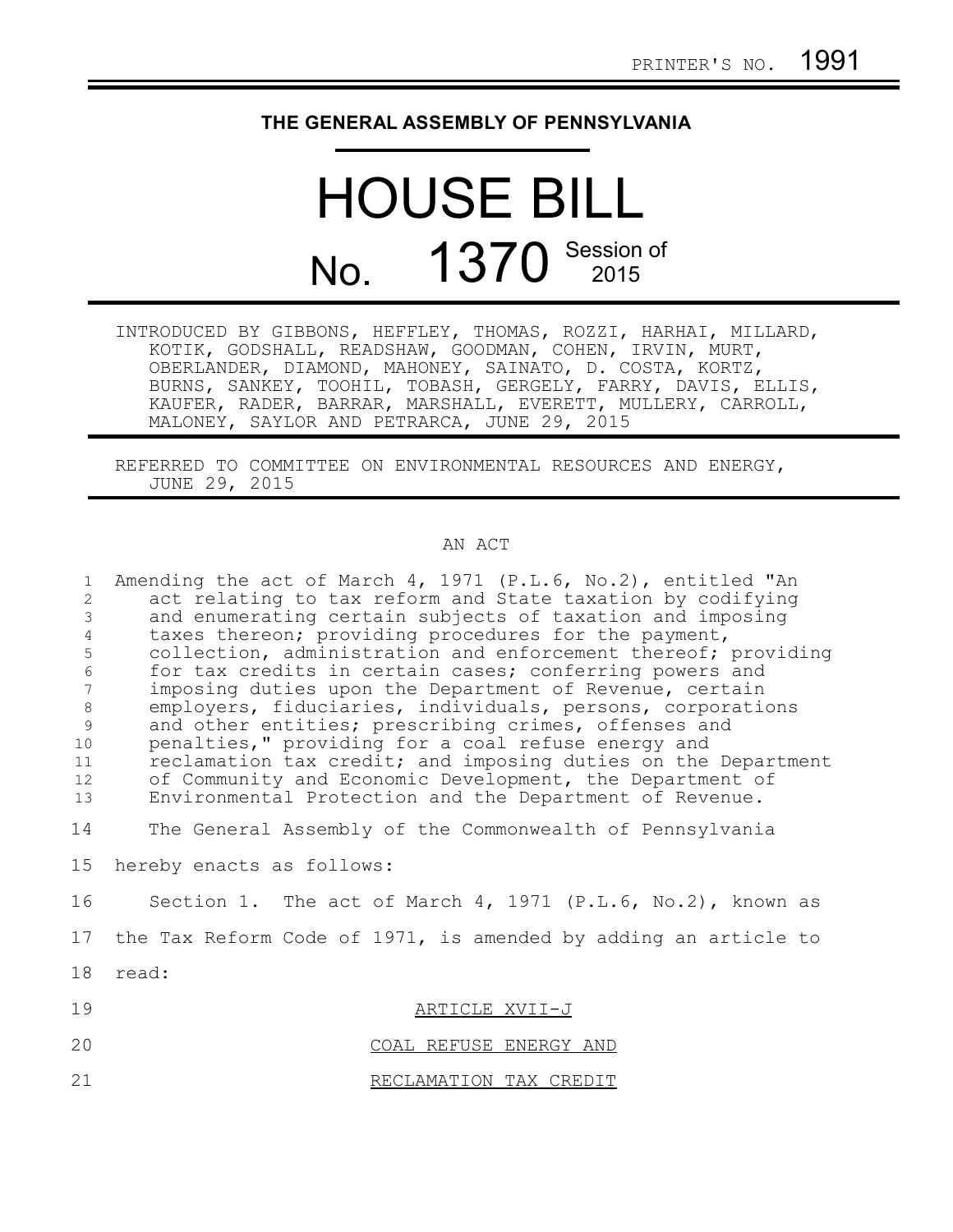1 Section 1701-J. Scope of article.

| 2  | This article establishes a coal refuse energy and reclamation    |
|----|------------------------------------------------------------------|
| 3  | tax credit in recognition of the significant and tangible        |
| 4  | benefits to the environment and savings in Commonwealth funds    |
| 5  | provided by eligible facilities in reclaiming coal refuse piles  |
| 6  | and previously mined lands.                                      |
| 7  | Section 1702-J. Definitions.                                     |
| 8  | The following words and phrases when used in this article        |
| 9  | shall have the meanings given to them in this section unless the |
| 10 | context clearly indicates otherwise:                             |
| 11 | "Applicable annual period." The 12-month calendar year in        |
| 12 | which the combustion of qualified fuel and the beneficial use of |
| 13 | ash is measured to determine the amount of credits requested     |
| 14 | under section 1703-J(b).                                         |
| 15 | "Coal refuse." Any waste coal, rock, shale, slurry, culm,        |
| 16 | gob, boney, slate, clay and related materials associated with or |
| 17 | near a coal seam that are either brought aboveground or          |
| 18 | otherwise removed from a coal mine in the process of mining coal |
| 19 | or that are separated from coal during the cleaning or           |
| 20 | preparation operations. "Coal refuse" includes underground       |
| 21 | development wastes, coal processing wastes and excess spoil, but |
| 22 | does not mean overburden from surface mining activities.         |
| 23 | "Department." The Department of Community and Economic           |
| 24 | Development of the Commonwealth.                                 |
| 25 | "Eligible facility." An electric generating facility placed      |
| 26 | in service before the effective date of this article consisting  |
| 27 | of one or more units placed in service before the effective date |
| 28 | of this definition which generate electricity located on the     |
| 29 | same property which:                                             |
| 30 | combusts qualified fuel or fuel composed of at least<br>(1)      |
|    |                                                                  |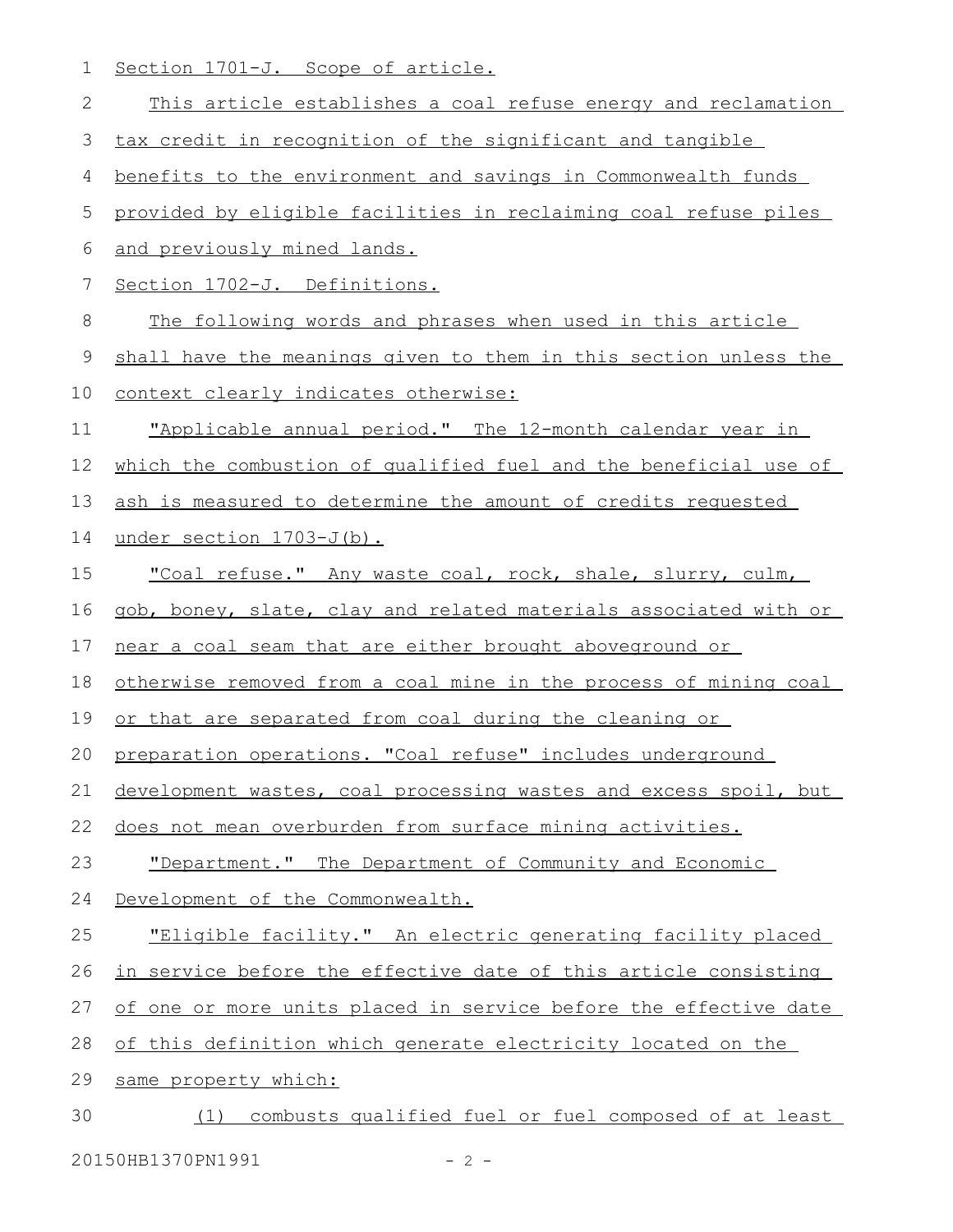| $\mathbf 1$ | 75% qualified fuel by BTU energy value in the applicable        |
|-------------|-----------------------------------------------------------------|
| 2           | annual period;                                                  |
| 3           | (2) utilizes at a minimum a circulating fluidized bed           |
| 4           | combustion unit equipped with a limestone injection system      |
| 5           | for control of acid gasses and a fabric filter particulate      |
| 6           | emission control system; and                                    |
| 7           | (3)<br>beneficially uses ash produced by the facility in        |
| 8           | the applicable annual period to reclaim mining-affected sites   |
| 9           | in accordance with 25 Pa. Code Ch. 290 (relating to             |
| 10          | beneficial use of coal ash) in amounts equal to at least 50%    |
| 11          | of the ash produced by the facility in the applicable annual    |
| 12          | period.                                                         |
| 13          | "Pass-through entity." Any of the following:                    |
| 14          | A partnership as defined in section 301 (n.0).<br>(1)           |
| 15          | (2) A Pennsylvania S corporation as defined in section          |
| 16          | $301(n.1)$ .                                                    |
| 17          | An unincorporated entity subject to section 307.21.<br>(3)      |
| 18          | "Qualified fuel." Coal refuse.                                  |
| 19          | "Qualified tax liability." The liability for taxes imposed      |
|             | 20 under Article III, IV, VI, VII, VIII, IX, XI or XV. The term |
| 21          | does not include tax withheld by an employer from an employee   |
| 22          | under Article III.                                              |
| 23          | "Qualified taxpayer." A person that owns an eligible            |
| 24          | facility in this Commonwealth, or is a transferor, purchaser,   |
| 25          | affiliate or assignee of a person to which a tax credit         |
| 26          | certificate is issued under this article.                       |
| 27          | "Tax credit." The coal refuse energy and reclamation tax        |
| 28          | credit provided under this article.                             |
| 29          | "Tax credit rate." For qualified fuel combusted at an           |
| 30          | eligible facility in each calendar year, the rate of \$4.00 per |
|             | 20150HB1370PN1991<br>$-3-$                                      |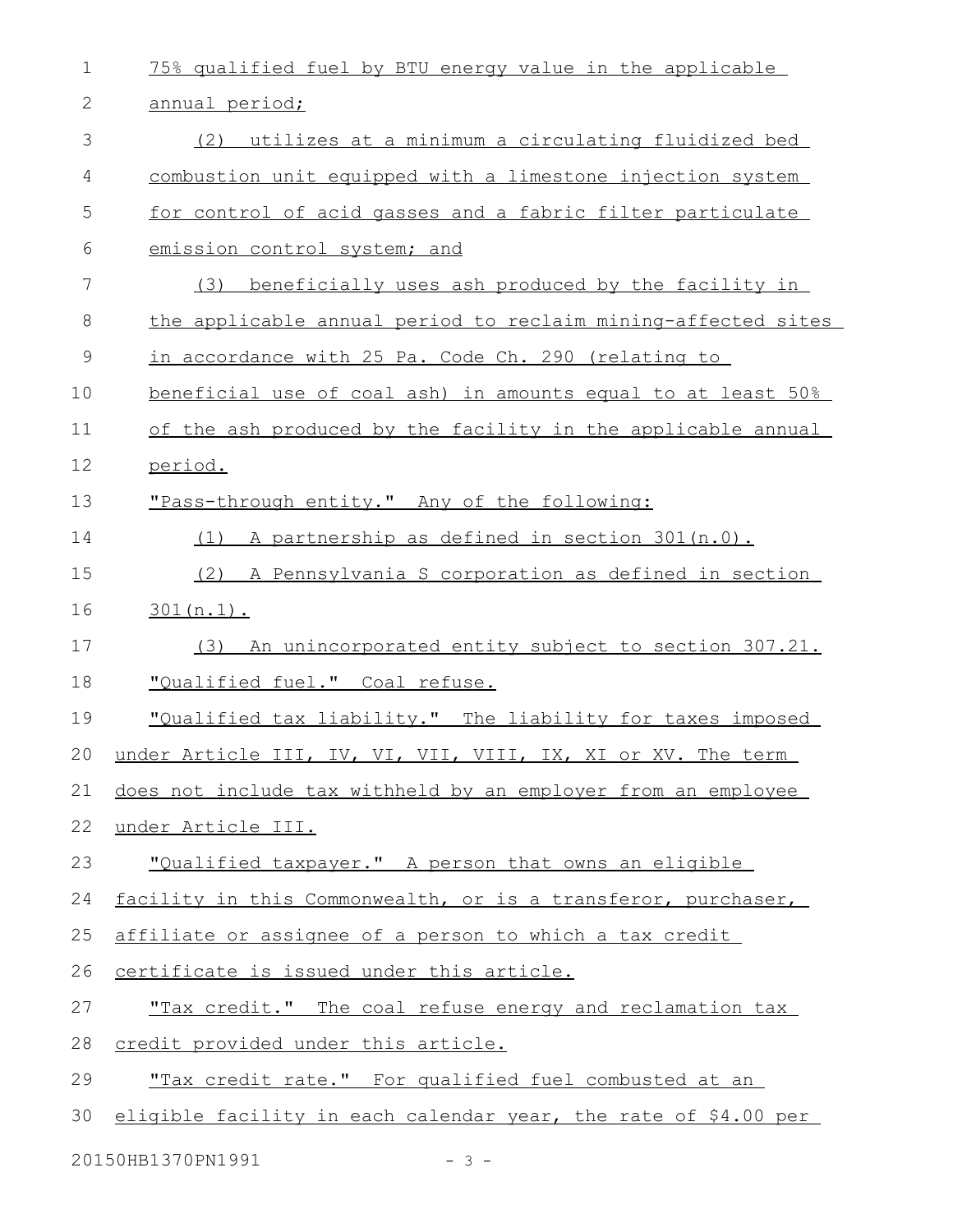| 1           | ton of qualified fuel used at an eligible facility.                   |
|-------------|-----------------------------------------------------------------------|
| 2           | "Ton." Two thousand pounds of qualified fuel, including               |
| 3           | inherent moisture, ash, sulphur and other noncalorific                |
| 4           | substances, but excluding excess moisture.                            |
| 5           | Section 1703-J. Application and approval of tax credit.               |
| 6           | (a) Rate.--The tax credit shall be equal to the tax credit            |
| 7           | <u>rate times the tons of qualified fuel used to generate</u>         |
| 8           | electricity at an eligible facility in this Commonwealth by a         |
| $\mathsf 9$ | qualified taxpayer. By February 1 of each year starting in 2016,      |
| 10          | or as soon as practical after data needed to adjust the tax           |
| 11          | credit rate is available, the department shall determine and          |
| 12          | publish notice of the adjusted tax credit rate for the prior          |
| 13          | calendar year. Regardless of when the notice is published, the        |
| 14          | revised tax credit rate will apply to the calendar year in which      |
| 15          | qualified fuel is used to generate electricity at an eligible         |
| 16          | <u>facility. The tax credit rate, measured based on the amount of</u> |
| 17          | qualified fuel used, serves as a surrogate measure for                |
| 18          | environmental benefits, including water quality improvement, air      |
| 19          | pollution abatement and land restoration, derived from eligible       |
| 20          | facilities through the utilization of coal refuse and associated      |
| 21          | reclamation of coal refuse piles, and the beneficial use of coal      |
| 22          | ash for reclamation of mine-affected lands.                           |
| 23          | (b) Application.--                                                    |
| 24          | (1) A qualified taxpayer may apply to the department for              |
| 25          | a tax credit under this section. The application shall be on          |
| 26          | the form required by the department.                                  |
| 27          | The application must be submitted to the department<br>(2)            |
| 28          | by February 1 of each year for the tax credit claimed for             |
| 29          | qualified fuel used at an eligible facility during the prior          |
| 30          | calendar year.                                                        |
|             | 20150HB1370PN1991<br>$-4-$                                            |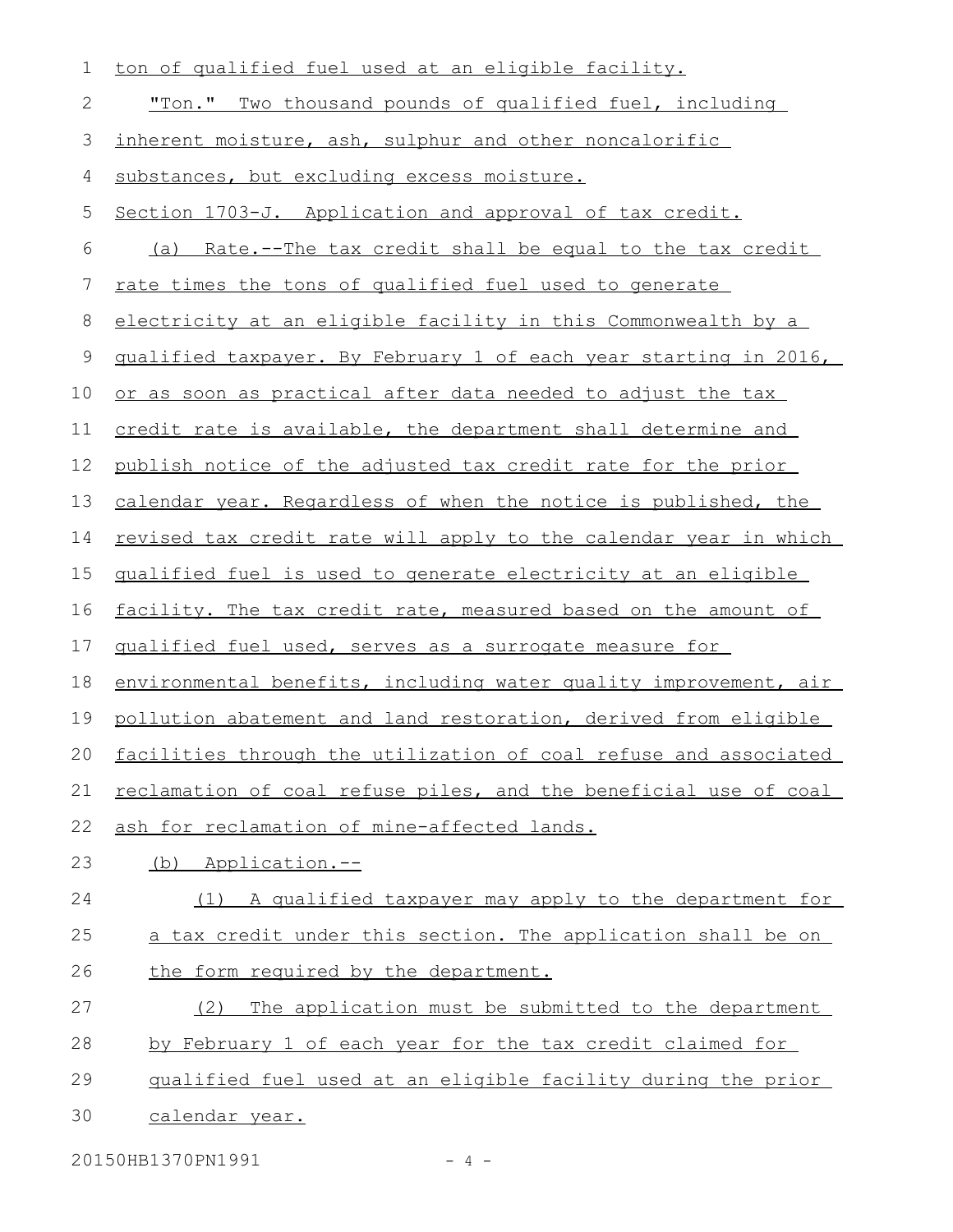| $\mathbf 1$ | The department may require information necessary to<br>(3)           |
|-------------|----------------------------------------------------------------------|
| 2           | document that a facility qualifies as an eligible facility           |
| 3           | and the amount of qualified fuel used to generate electricity        |
| 4           | at the eligible facility.                                            |
| 5           | (4) In the review of applications for tax credits, the               |
| 6           | department shall consult with the Department of Environmental        |
| 7           | <u>Protection with respect to whether a facility qualifies as an</u> |
| 8           | eligible facility and to review the eligible facility's              |
| 9           | calculation of the amount of qualified fuel used to generate         |
| 10          | electricity.                                                         |
| 11          | (c) Review and approval.--                                           |
| 12          | The department shall review and approve applications<br>(1)          |
| 13          | meeting the requirements of this article by March 20 of each         |
| 14          | year.                                                                |
| 15          | Upon approval, the department shall issue a<br>(2)                   |
| 16          | certificate stating the amount of tax credit granted for             |
| 17          | qualified fuel used in the prior calendar year. The calendar         |
| 18          | year in which the qualified fuel was used as set forth in the        |
| 19          | application shall be designated as the initial year in which         |
| 20          | the tax credits may be used. The tax credits may be used in          |
| 21          | any tax year beginning in the designated calendar year and           |
| 22          | thereafter as provided in section 1704-J.                            |
| 23          | Section 1704-J. Carryover and carryback.                             |
| 24          | A tax credit cannot be carried back or used to claim refunds.        |
| 25          | A tax credit can be carried forward up to 15 tax years following     |
| 26          | the tax year in which the tax certificate may initially be used      |
| 27          | by a qualified taxpayer.                                             |
| 28          | Section 1705-J. Limitation on tax credits.                           |
| 29          | Amount.--The total amount of tax credits issued by the<br>(a)        |
| 30          | department shall not exceed \$45,000,000 in any fiscal year.         |
|             |                                                                      |

20150HB1370PN1991 - 5 -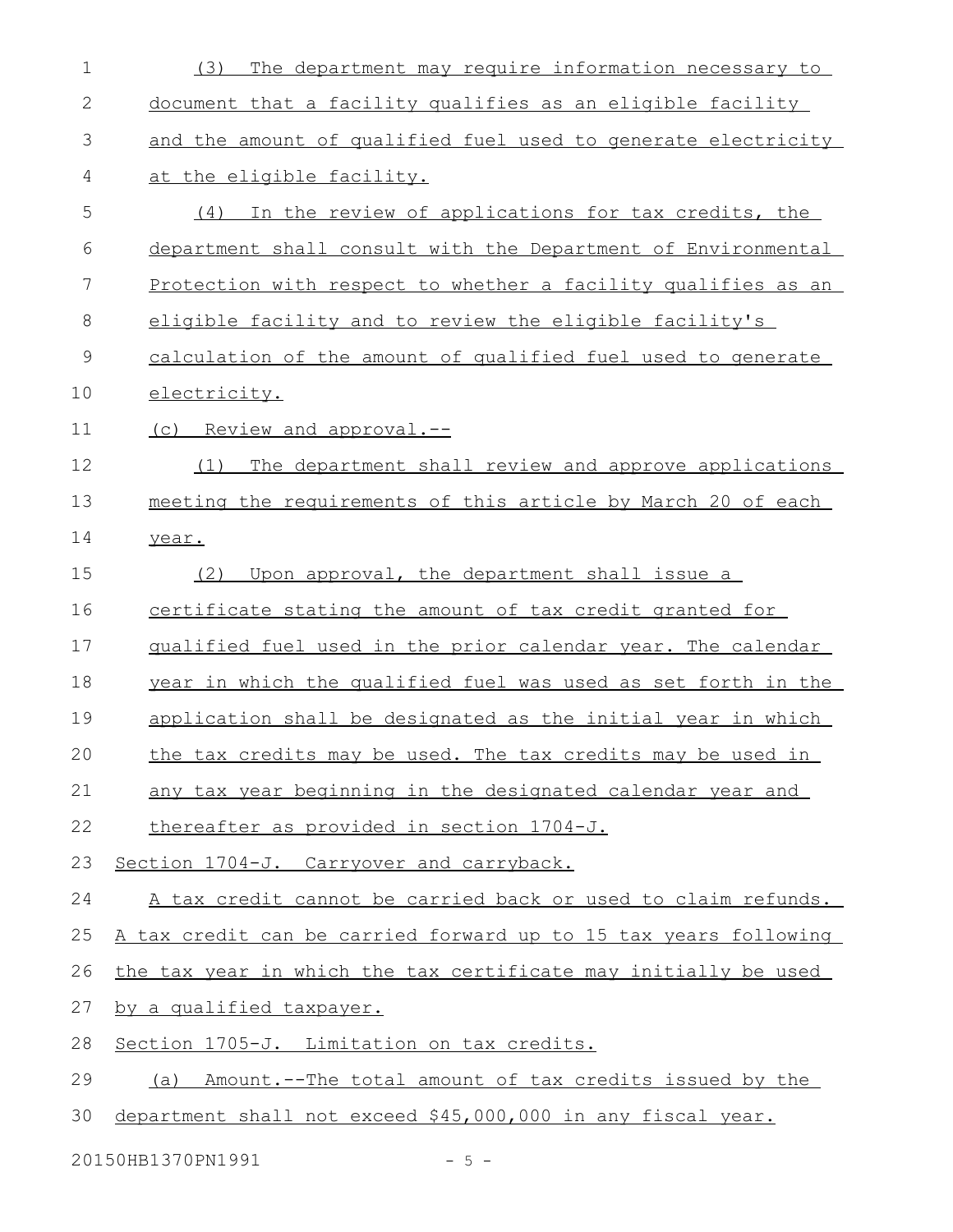| 1              | Proration.--If the total amount of tax credits applied<br>(b)    |
|----------------|------------------------------------------------------------------|
| 2              | for by all qualified taxpayers exceeds the amount allocated for  |
| 3              | those tax credits, then the tax credit to be received by each    |
| 4              | applicant shall be the product of the allocated amount           |
| 5              | multiplied by the quotient of the tax credits approved for the   |
| 6              | applicant divided by the total of all tax credits approved for   |
| $\overline{7}$ | all applicants.                                                  |
| 8              | (c) Restriction.--Notwithstanding subsection (b), the            |
| 9              | department shall not grant more than \$10,000,000 in tax credits |
| 10             | to a single eligible facility in any fiscal year.                |
| 11             | Section 1706-J. Pass-through entity.                             |
| 12             | (a) Election.--If a tax credit certificate is issued to a        |
| 13             | pass-through entity, it may elect in writing, according to       |
| 14             | procedures established by the department, to transfer all or a   |
| 15             | portion of the credit to shareholders, members or partners in    |
| 16             | proportion to the share of the entity's distributive income to   |
| 17             | which the shareholders, members or partners are entitled, or in  |
| 18             | any other manner designated by the pass-through entity.          |
| 19             | (b) Limitation.--The same unused tax credit under subsection     |
| 20             | (a) may not be claimed by:                                       |
| 21             | the pass-through entity; and<br>(1)                              |
| 22             | (2)<br>a shareholder, member or partner of the pass-through      |
| 23             | entity.                                                          |
| 24             | Time.--A transferee under subsection (a) may only use a<br>(C)   |
| 25             | tax credit during a tax year from which use of the credit is     |
| 26             | authorized under sections 1703-J(c)(2) and 1705-J.               |
| 27             | Section 1707-J. Use of credits by affiliates.                    |
| 28             | In addition to reducing or eliminating the qualified tax         |
| 29             | liability of a qualified taxpayer, a tax credit under this       |
| 30             | article shall be applied to reduce or eliminate the qualified    |
|                | 20150HB1370PN1991<br>$-6-$                                       |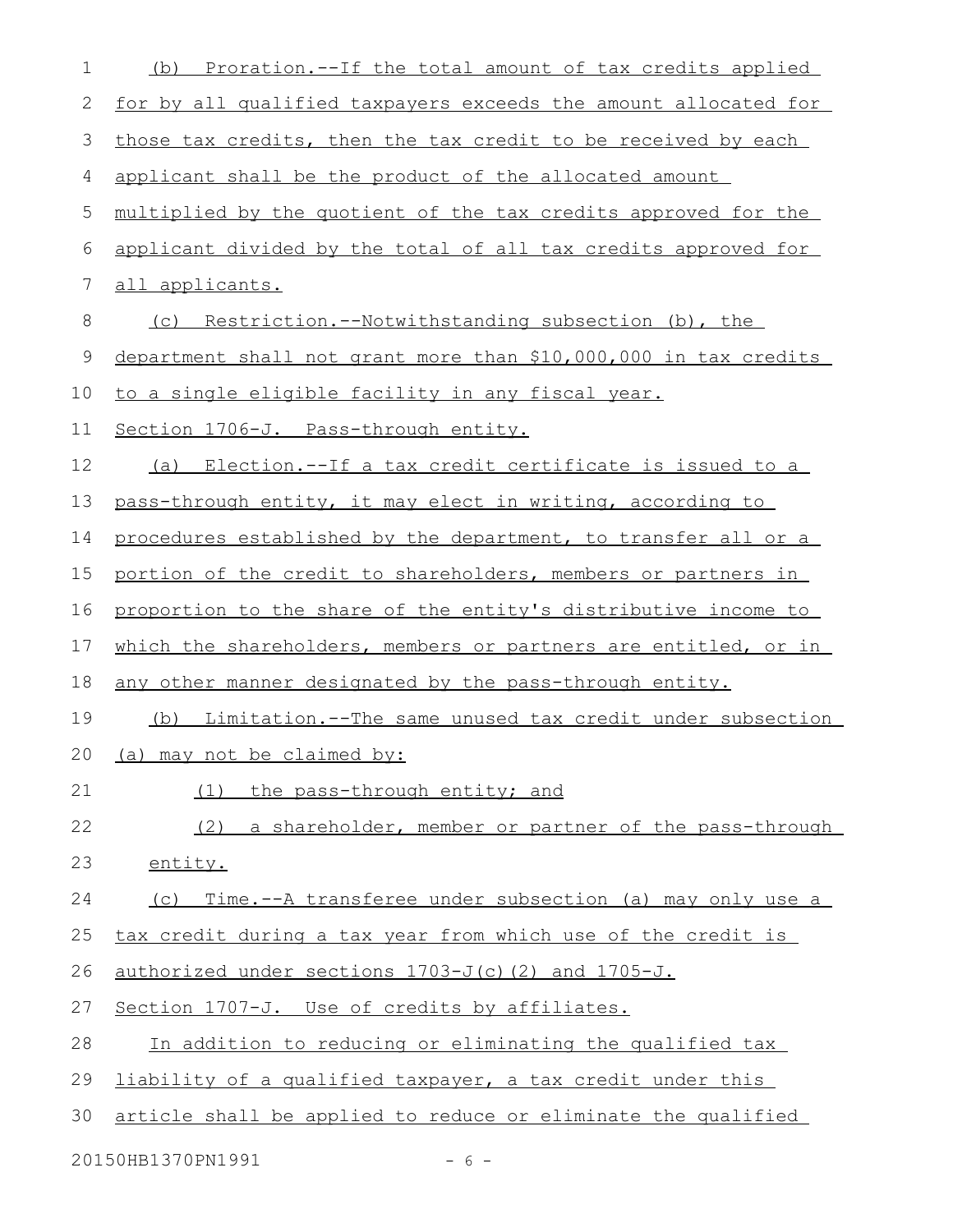| $\mathbf 1$ | tax liability of any related party, as that term is defined in     |
|-------------|--------------------------------------------------------------------|
| 2           | section 267 of the Internal Revenue Code of 1986 (Public Law 99-   |
| 3           | 514, 26 U.S.C. § 1 et seq.), to a qualified taxpayer. An           |
| 4           | affiliate may only use a tax credit during a tax year for which    |
| 5           | use of the credit is authorized under sections $1703-J(c)$ (2) and |
| 6           | $1704 - J.$                                                        |
| 7           | Section 1708-J. Sale or assignment.                                |
| 8           | Authorization.--Upon approval by the Department of<br>(a)          |
| $\mathsf 9$ | Revenue, a qualified taxpayer may sell or assign a tax credit,     |
| 10          | <u>in whole or in part.</u>                                        |
| 11          | (b) Application.--                                                 |
| 12          | To sell or assign a tax credit, a qualified taxpayer<br>(1)        |
| 13          | must file an application for the sale or assignment of the         |
| 14          | tax credit with the Department of Revenue. The application         |
| 15          | must be on a form required by the Department of Revenue.           |
| 16          | (2)<br>The Department of Revenue shall approve a sale or           |
| 17          | assignment if the transferee or purchaser has:                     |
| 18          | filed all required State tax reports and returns<br>(i)            |
| 19          | for all applicable taxable years; and                              |
| 20          | (ii) paid any balance of State tax due as determined               |
| 21          | by assessment or determination by the Department of                |
| 22          | Revenue and not under timely appeal.                               |
| 23          | Section 1709-J. Purchasers and assignees.                          |
| 24          | (a) Time.--The purchaser or assignee under section 1708-J          |
| 25          | may only use a tax credit during a tax year for which use of the   |
| 26          | credit is authorized under sections 1703-J(c)(2) and 1704-J.       |
| 27          | Amount.--The amount of the tax credit that a purchaser<br>(b)      |
| 28          | or assignee under section 1708-J may use against any one           |
| 29          | qualified tax liability may not exceed 75% of any of the           |
| 30          | qualified tax liabilities of the purchaser or assignee for the     |
|             | 20150HB1370PN1991<br>$-7-$                                         |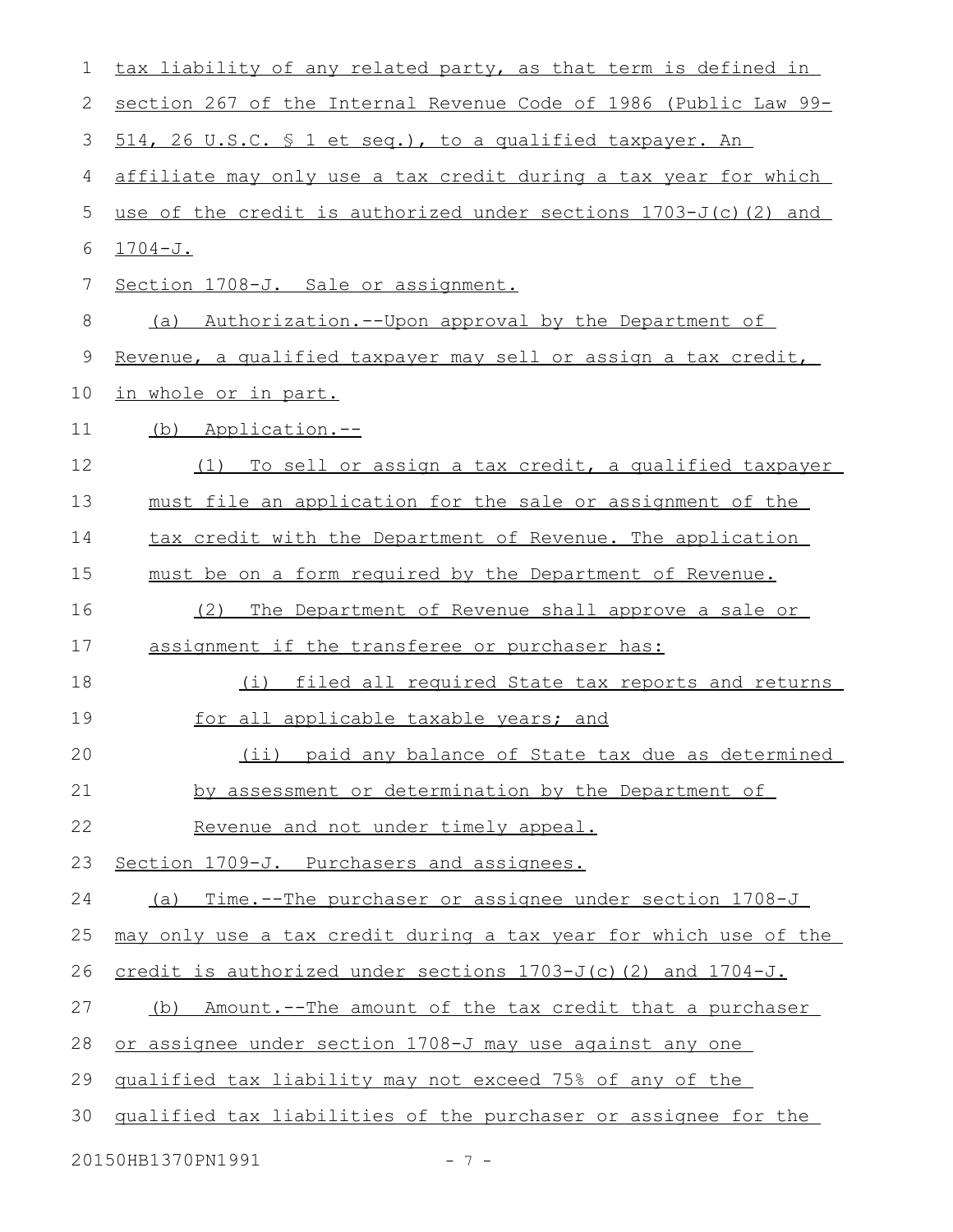1 taxable year for which the tax credit pertains.

2 Section 1710-J. Administration.

(a) Audits and assessments.--The department has the 3

4 following powers:

| 5  | To audit a qualified taxpayer claiming a tax credit<br>(1)      |
|----|-----------------------------------------------------------------|
| 6  | to ascertain the validity of the amount claimed.                |
| 7  | To issue an assessment against a qualified taxpayer<br>(2)      |
| 8  | for an improperly issued tax credit. The procedures,            |
| 9  | collection, enforcement and appeals of any assessment made      |
| 10 | under this section shall be governed by Article IV.             |
| 11 | (b) Guidelines.--The department shall develop written           |
| 12 | guidelines for the implementation of this article.              |
| 13 | Section 1711-J. Annual report to General Assembly.              |
| 14 | By October 1, 2016, and October 1 of each year thereafter,      |
| 15 | the department shall submit a report on the tax credit provided |
| 16 | by this article to the chairman and minority chairman of the    |
| 17 | Appropriations Committee of the Senate, the chairman and        |
| 18 | minority chairman of the Finance Committee of the Senate, the   |
| 19 | chairman and minority chairman of the Appropriations Committee  |
| 20 | of the House of Representatives and the chairman and minority   |
| 21 | chairman of the Finance Committee of the House of               |
| 22 | Representatives. The report must include:                       |
| 23 | the names of the qualified taxpayers utilizing the<br>(1)       |
| 24 | tax credit as of the date of the report and the amount of tax   |
| 25 | credits approved for, utilized by or sold or assigned by a      |
| 26 | qualified taxpayer; and                                         |
| 27 | data concerning the benefits provided to the<br>(2)             |
|    | Commonwealth in terms of the quantity of coal refuse utilized   |
| 28 |                                                                 |
| 29 | by qualifying facilities and volume of coal ash generated by    |

20150HB1370PN1991 - 8 -